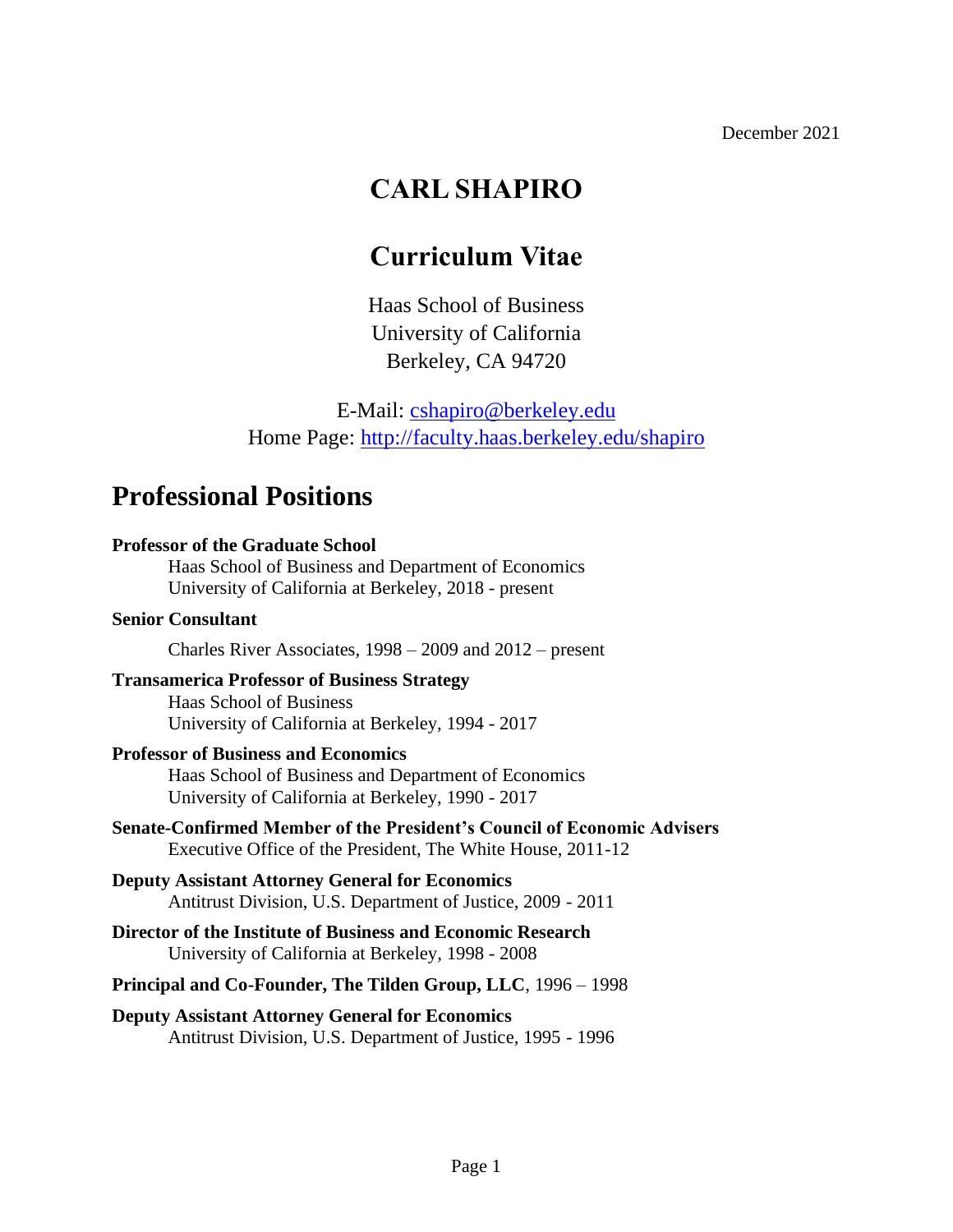#### **Chair, Economic Analysis and Policy Group**

Haas School of Business University of California at Berkeley, 1991 - 1993

#### **Professor of Economics and Public Affairs**

Woodrow Wilson School of Public and International Affairs and Department of Economics, Princeton University, 1987 - 1990

#### **Research Fellow**

Center for Advanced Study in the Behavioral Sciences Stanford University, 1989 - 1990

#### **Visiting Scholar**

Stanford Law School, Stanford University, 1989 - 1990

#### **Assistant Professor of Economics and Public Affairs**

Woodrow Wilson School of Public and International Affairs and Department of Economics, Princeton University, 1980 - 1987

#### **Visiting Fellow**

Institute for International Economic Studies, University of Stockholm, 1986

#### **Visiting Assistant Professor of Economics and Public Policy**

Graduate School of Business, Stanford University, 1982 - 1983.

#### **Economist**

Bureau of Economics, Federal Trade Commission, Summer 1980

## **Education**

- Ph.D. Economics, M.I.T., 1981
- M.A. Mathematics, University of California at Berkeley, 1977
- B.S. Economics, M.I.T., 1976
- B.S. Mathematics, M.I.T., 1976

# **Publications**

[Antitrust: What Went Wrong and How To Fix It,](http://faculty.haas.berkeley.edu/shapiro/fixingantitrust.pdf) Antitrust Magazine, 2021.

- [How Will the FTC Evaluate Vertical Mergers?](https://faculty.haas.berkeley.edu/shapiro/FTCVMGCSHH.pdf) with Herbert Hovenkamp, [ProMarket,](https://promarket.org/2021/09/23/ftc-vertical-mergers-antitrust-shapiro-hovenkamp/) September 2021
- [Vertical Mergers and Input Foreclosure: Lessons from the AT&T/Time Warner Case,](http://faculty.haas.berkeley.edu/shapiro/verticalmergers.pdf) *Review of Industrial Organization*.
- [Judicial Response to the 2010 Horizontal Merger Guidelines,](http://faculty.haas.berkeley.edu/shapiro/judicialresponse.pdf) with Howard Shelanski, *Review of Industrial Organization*.
- [The 2010 Horizontal Merger Guidelines](https://faculty.haas.berkeley.edu/shapiro/HMGintro.pdf) After 10 Years, with Joseph Farrell, *Review of Industrial Organization*.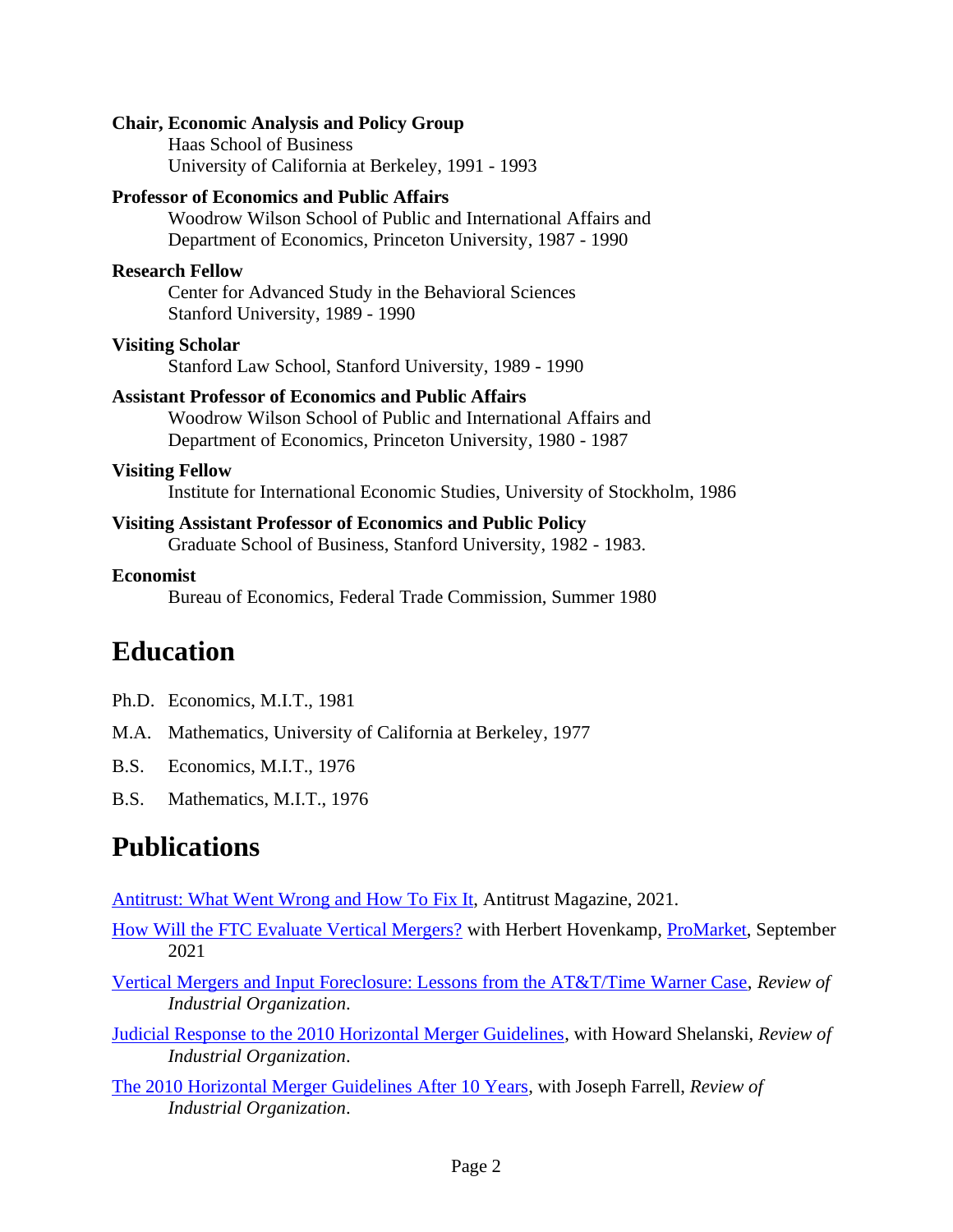- [Restoring Competition in the United States: A Vision for Antitrust Enforcement for the Next](http://faculty.haas.berkeley.edu/shapiro/restoringcompetition.pdf)  [Administration and Congress,](http://faculty.haas.berkeley.edu/shapiro/restoringcompetition.pdf) with Bill Baer, Jonathan B. Baker, Michael Kades, Fiona Scott Morton, Nancy L. Rose, and Tim Wu, Washington Center for Equitable Growth, November 2020.
- [The Role of Antitrust in Preventing Patent Holdup,](http://faculty.haas.berkeley.edu/shapiro/patentholdup.pdf) with Mark A. Lemley, *University of Pennsylvania Law Review,* forthcoming.
- [Protecting Competition in the American Economy: Merger Control, Tech Titans, Labor Markets,](http://faculty.haas.berkeley.edu/shapiro/protectingcompetition.pdf) *Journal of Economic Perspectives,* 2019.
- [Antitrust and Innovation: Welcoming and Protecting Disruption,](http://faculty.haas.berkeley.edu/shapiro/disruption.pdf) with Giulio Federico and Fiona Scott Morton, *Innovation Policy and the Economy*, National Bureau of Economic Research, forthcoming, 2019.
- [Antitrust in a Time of Populism,](http://faculty.haas.berkeley.edu/shapiro/antitrustpopulism.pdf) *International Journal of Industrial Organization*, 2018.
- [Horizontal Mergers, Market Structure, and Burdens of Proof,](http://faculty.haas.berkeley.edu/shapiro/structuralpresumption.pdf) with Herbert Hovenkamp, *Yale Law Journal*, 2018.
- [How Antitrust Law Can Make FRAND Commitments More Effective,](http://faculty.haas.berkeley.edu/shapiro/frandcommitment.pdf) with A. Douglas Melamed, *Yale Law Journal*, 2018.
- [Whither Antitrust in the Trump Administration?,](http://faculty.haas.berkeley.edu/shapiro/trumpantitrust.pdf) with Steven Salop, *Antitrust Source*, 2017.
- [Patent Remedies,](http://faculty.haas.berkeley.edu/shapiro/patentremedies.pdf) *American Economic Review Papers & Proceedings*, 2016.
- Patent [Assertions: Are We Any Closer to Aligning Rewards to Contribution?,](http://faculty.haas.berkeley.edu/shapiro/patentassertions.pdf) with Fiona Scott Morton, *Innovation Policy and the Economy*, National Bureau of Economic Research, 2016.
- [The Actavis Inference: Theory and Practice,](http://faculty.haas.berkeley.edu/shapiro/actavisinference.pdf) with Aaron Edlin, Scott Hemphill, and Herbert Hovenkamp, *Rutgers University Law Review*, 2015.
- [Jean Tirole's Nobel Prize in Economics: The Rigorous Foundations of Post-Chicago Antitrust](http://faculty.haas.berkeley.edu/shapiro/tirolenobel.pdf)  [Economics,](http://faculty.haas.berkeley.edu/shapiro/tirolenobel.pdf) with Steven Salop, *Antitrust*, 2015.
- [Actavis and Error Costs: A Reply to Critics,](http://faculty.haas.berkeley.edu/shapiro/actaviserrorcosts.pdf) with Aaron Edlin, Scott Hemphill, and Herbert Hovenkamp, *Antitrust Source*, 2014.
- [Strategic Patent Acquisitions,](http://faculty.haas.berkeley.edu/shapiro/pae.pdf) with Fiona Scott Morton, *Antitrust Law Journal*, 2014.
- [A Simple Approach to Setting Reasonable Royalties for Standard-Essential Patents,](http://faculty.haas.berkeley.edu/shapiro/frand.pdf) with Mark Lemley, *Berkeley Technology Law Journal,* 2013.
- [Activating](http://faculty.haas.berkeley.edu/shapiro/actavis.pdf) *Actavis*, with Aaron Edlin, Scott Hemphill, and Herbert Hovenkamp, *Antitrust,* 2013.
- [Competition and Innovation: Did Arrow Hit the Bull's Eye?,](http://faculty.haas.berkeley.edu/shapiro/arrow.pdf) in *The Rate & Direction of Inventive Activity Revisited,* Josh Lerner and Scott Stern, eds., National Bureau of Economic Research, University of Chicago Press, 2012.
- The 2010 Horizontal [Merger Guidelines: From Hedgehog to Fox in Forty Years,](http://faculty.haas.berkeley.edu/shapiro/hedgehog.pdf) *Antitrust Law Journal*, 2010.
- [Injunctions, Hold-Up, and Patent Royalties,](http://faculty.haas.berkeley.edu/shapiro/royalties.pdf) *American Law and Economics Review*, 2010.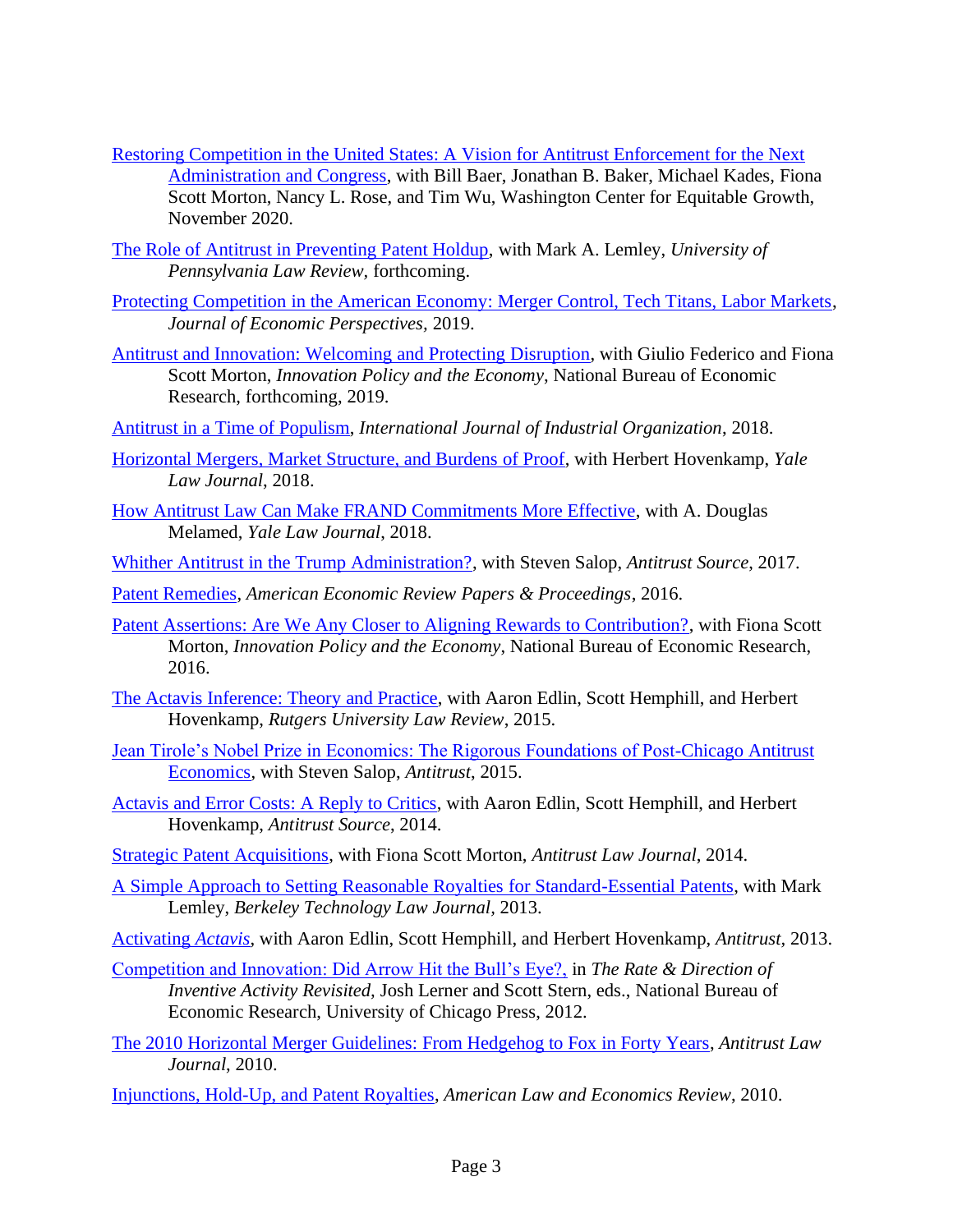- [The Year in Review: Economics at the Antitrust Division: 2009-2010,](http://faculty.haas.berkeley.edu/shapiro/EAG2009-10.pdf) with Ken Heyer, *Review of Industrial Organization,* 2010.
- [Recapture, Pass-Through, and Market Definition,](http://faculty.haas.berkeley.edu/shapiro/recapture.pdf) with Joseph Farrell, *Antitrust Law Journal*, 2010.
- [Antitrust Evaluation of Horizontal Mergers: An Economic Alternative to Market Definition,](http://faculty.haas.berkeley.edu/shapiro/alternative.pdf) with Joseph Farrell, *BE Journal of Theoretical Economics: Policies and Perspectives*, 2010.

[Upward Pricing Pressure in Horizontal Merger Analysis: Reply to Epstein and Rubinfeld,](http://faculty.haas.berkeley.edu/shapiro/uppreply.pdf) *BE Journal of Theoretical Economics: Policies and Perspectives*, 2010.

[Upward Pricing Pressure and Critical Loss Analysis,](http://faculty.haas.berkeley.edu/shapiro/uppcritical.pdf) with Joseph Farrell, *Global Competition Review*, 2010.

- [Competition Policy in Distressed Industries,](http://www.justice.gov/atr/public/speeches/245857.pdf) in *Competition as Public Policy,* American Bar Association, 2010.
- [The Year in Review: Economics at the Antitrust Division: 2008-2009,](http://faculty.haas.berkeley.edu/shapiro/EAG2008-09.pdf) with Ken Heyer, *Review of Industrial Organization,* 2010.
- [A Tribute to Oliver Williamson: Antitrust Economics,](http://faculty.haas.berkeley.edu/shapiro/williamson.pdf) *California Management Review,* 2010.
- [Updating the Merger Guidelines: Issues for the Upcoming Workshops,](http://www.justice.gov/atr/public/speeches/251858.pdf) Antitrust Division, U.S. Department of Justice, November 2009.
- [Microsoft: Remedial Failure,](http://faculty.haas.berkeley.edu/shapiro/microsoft2008.pdf) *Antitrust Law Journal,* 2009.
- [How Strong Are Weak Patents?](http://faculty.haas.berkeley.edu/shapiro/weak.pdf) with Joseph Farrell, *American Economic Review,* 2008.
- [Detecting and Reversing the Decline in Horizontal Merger Enforcement,](http://faculty.haas.berkeley.edu/shapiro/detecting.pdf) with Jonathan Baker, *Antitrust*, Summer 2008.
- [Reinvigorating Horizontal Merger Enforcement,](http://faculty.haas.berkeley.edu/shapiro/mergerpolicy.pdf) with Jonathan Baker, in *Where the Chicago School Overshot the Mark: The Effect of Conservative Economic Analysis on Antitrust,*  Robert Pitofsky, ed., Oxford University Press, 2008.
- [Merger to Monopoly to Serve a Single Buyer: Comment,](http://faculty.haas.berkeley.edu/shapiro/mergertomonopoly.pdf) with Jonathan Baker and Joseph Farrell, *Antitrust Law Journal,* 2008.
- [Improving Critical Loss,](http://faculty.haas.berkeley.edu/shapiro/critical2008.pdf) with Joseph Farrell, *Antitrust Source,* February 2008.
- [Patent Reform: Aligning Reward and Contribution,](http://faculty.haas.berkeley.edu/shapiro/align.pdf) *Innovation Policy and the Economy,* Adam Jaffe, Josh Lerner, and Scott Stern, eds., National Bureau of Economic Research, vol. 8, pp. 111-156, 2007.
- [Standard Setting, Patents and Hold-Up,](http://faculty.haas.berkeley.edu/shapiro/standards2007.pdf) with Joseph Farrell, John Hayes and Theresa Sullivan, *Antitrust Law Journal*, 74, 2007.
- [Antitrust,](http://faculty.haas.berkeley.edu/shapiro/antitrust2007.pdf) with Louis Kaplow, in *Handbook of Law and Economics, Volume 2,* A. Mitchell Polinsky & Steven Shavell, eds., Elsevier, pp. 1073-1225, 2007.
- [Patent Hold-Up and](http://faculty.haas.berkeley.edu/shapiro/stacking.pdf) Royalty Stacking, with Mark A. Lemley, *Texas Law Review*, vol. 85, no. 7, pp. 1991-2049, June 2007.

[Patent Hold-Up and Royalty Stacking: Reply,](http://faculty.haas.berkeley.edu/shapiro/stackingreply.pdf) with Mark A. Lemley, *Texas Law Review*, vol. 85, no. 7, pp. 2163-2173, June 2007.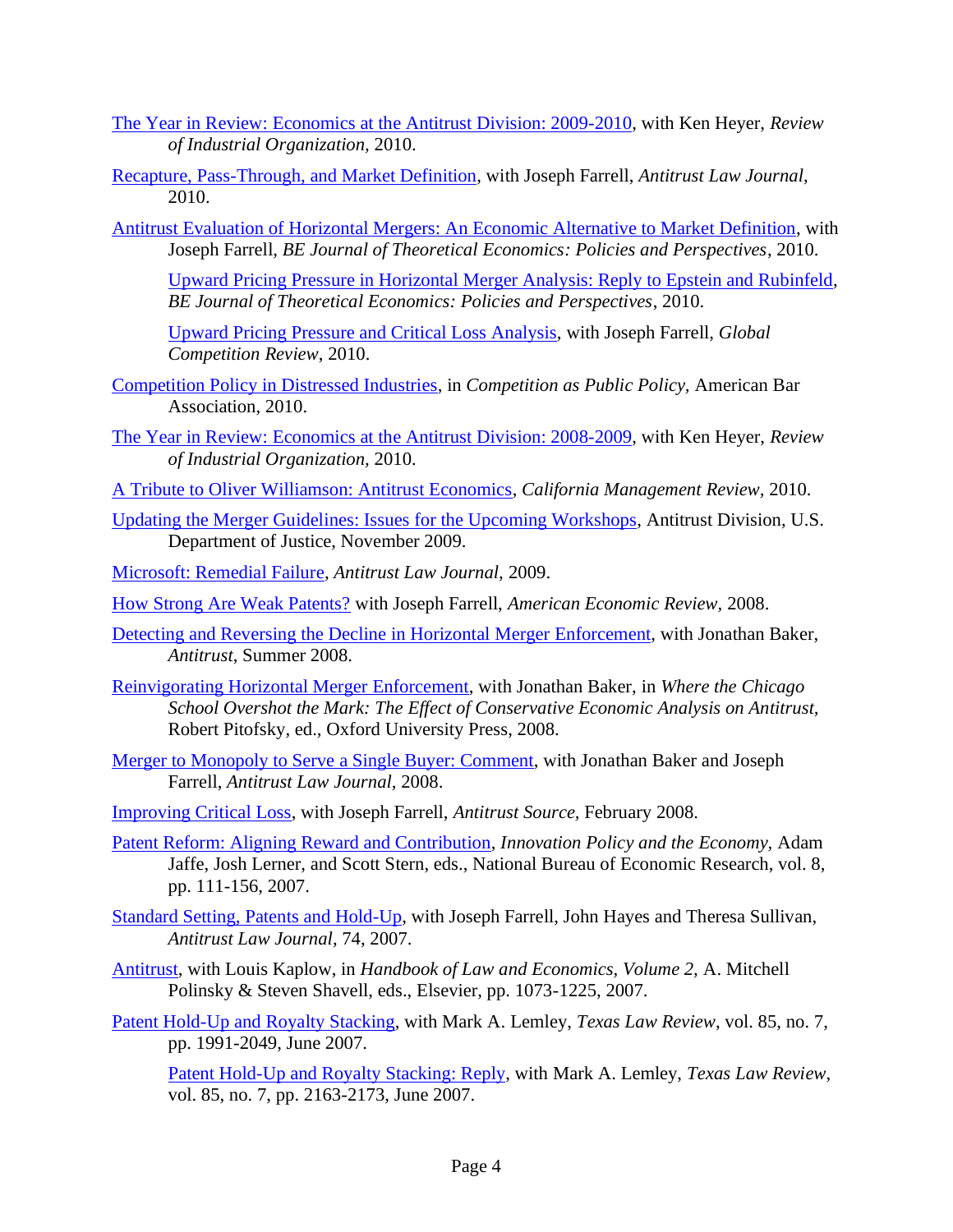- [Market Definition in Crude Oil: Estimating the Effects of the BP/ARCO Merger,](http://faculty.haas.berkeley.edu/shapiro/crudeoil.pdf) with John Hayes and Robert Town, *Antitrust Bulletin*, Summer 2007.
- [Prior User Rights,](http://faculty.haas.berkeley.edu/shapiro/prior.pdf) *American Economic Review Papers & Proceedings,* May 2006.
- [Probabilistic Patents,](http://faculty.haas.berkeley.edu/shapiro/patents.pdf) with Mark A. Lemley, *Journal of Economic Perspectives*, Spring 2005.
- [Patent System Reform: Economic Analysis and Critique,](http://faculty.haas.berkeley.edu/shapiro/patentreform.pdf) *Berkeley Technology Law Journal,* vol. 19, no. 3, pp. 1017-1047, 2004.
- *[The Economics of Information Technology,](http://www.cambridge.org/gb/knowledge/isbn/item1156805/?site_locale=en_GB)* with Hal R. Varian and Joseph Farrell, Cambridge University Press, 2004.
- [Further Thoughts on Critical Loss,](http://faculty.haas.berkeley.edu/shapiro/critical2.pdf) with Michael L. Katz, *Antitrust Source,* March 2004.
- [Antitrust Limits to Patent Settlements,](http://faculty.haas.berkeley.edu/shapiro/settle.pdf) *Rand Journal of Economics,* vol. 34, no. 2, pp. 391-411, Summer 2003.
- [Antitrust Analysis of Patent Settlements Between Rivals,](http://faculty.haas.berkeley.edu/shapiro/settle_am.pdf) *Antitrust Magazine,* pp. 70-77, Summer 2003.
- [Critical Loss: Let's Tell the Whole Story,](http://faculty.haas.berkeley.edu/shapiro/critical.pdf) with Michael L. Katz, *Antitrust Magazine, pp. 49-56,*  Spring 2003.
- [The FTC's Challenge to Intel's Licensing Practices,](http://faculty.haas.berkeley.edu/shapiro/intel.pdf) in *The Antitrust Revolution: Economics, Competition, and Policy, 4th Edition,* John E. Kwoka, Jr. and Lawrence J. White, eds., Oxford University Press, 2003.
- [The British Petroleum/ARCO Merger: Alaskan Crude Oil,](http://faculty.haas.berkeley.edu/shapiro/alaska.pdf) with Jeremy Bulow, in *The Antitrust Revolution: Economics, Competition, and Policy, 4th Edition,* John E. Kwoka, Jr. and Lawrence J. White, eds., Oxford University Press, 2003.
- [Antitrust Policy in the Clinton Administration,](http://faculty.haas.berkeley.edu/shapiro/antitrust.pdf) with Robert E. Litan, in *American Economic Policy in the 1990s*, Jeffrey Frankel and Peter Orszag, eds., Center for Business and Government, John F. Kennedy School of Government, Harvard University, 2002.
- [Trans-Atlantic Divergence in](http://faculty.haas.berkeley.edu/shapiro/divergence.pdf) *GE/Honeywell:* Causes and Lessons, with Donna E. Patterson, *Antitrust Magazine,* Fall 2001.
- [Scale Economies and Synergies in Horizontal Merger Analysis,](http://faculty.haas.berkeley.edu/shapiro/mergers.pdf) with Joseph Farrell, *Antitrust Law Journal*, vol. 68, no. 3, 2001.
- [Navigating the Patent Thicket: Cross Licenses, Patent Pools and Standard Setting,](http://faculty.haas.berkeley.edu/shapiro/thicket.pdf) in *Innovation Policy and the Economy*, Adam Jaffe, Joshua Lerner, and Scott Stern, eds., National Bureau of Economic Research, vol. 1, pp. 1190-150, 2000.
- [Setting Compatibility Standards: Cooperation or Collusion?,](http://faculty.haas.berkeley.edu/shapiro/standards.pdf) in *Expanding the Bounds of Intellectual Property*, Rochelle Dreyfuss, Diane Zimmerman, and Harry First, eds., 2001, Oxford University Press.
- Simulating Partial Asset Divestitures to 'Fix' Mergers, with Jith Jayaratne, *International Journal of the Economics of Business*, 2000.
- [Competition Policy: A Century of Economic and Legal Thinking,](http://faculty.haas.berkeley.edu/shapiro/century.pdf) with William Kovacic, *Journal of Economic Perspectives*, Winter 2000.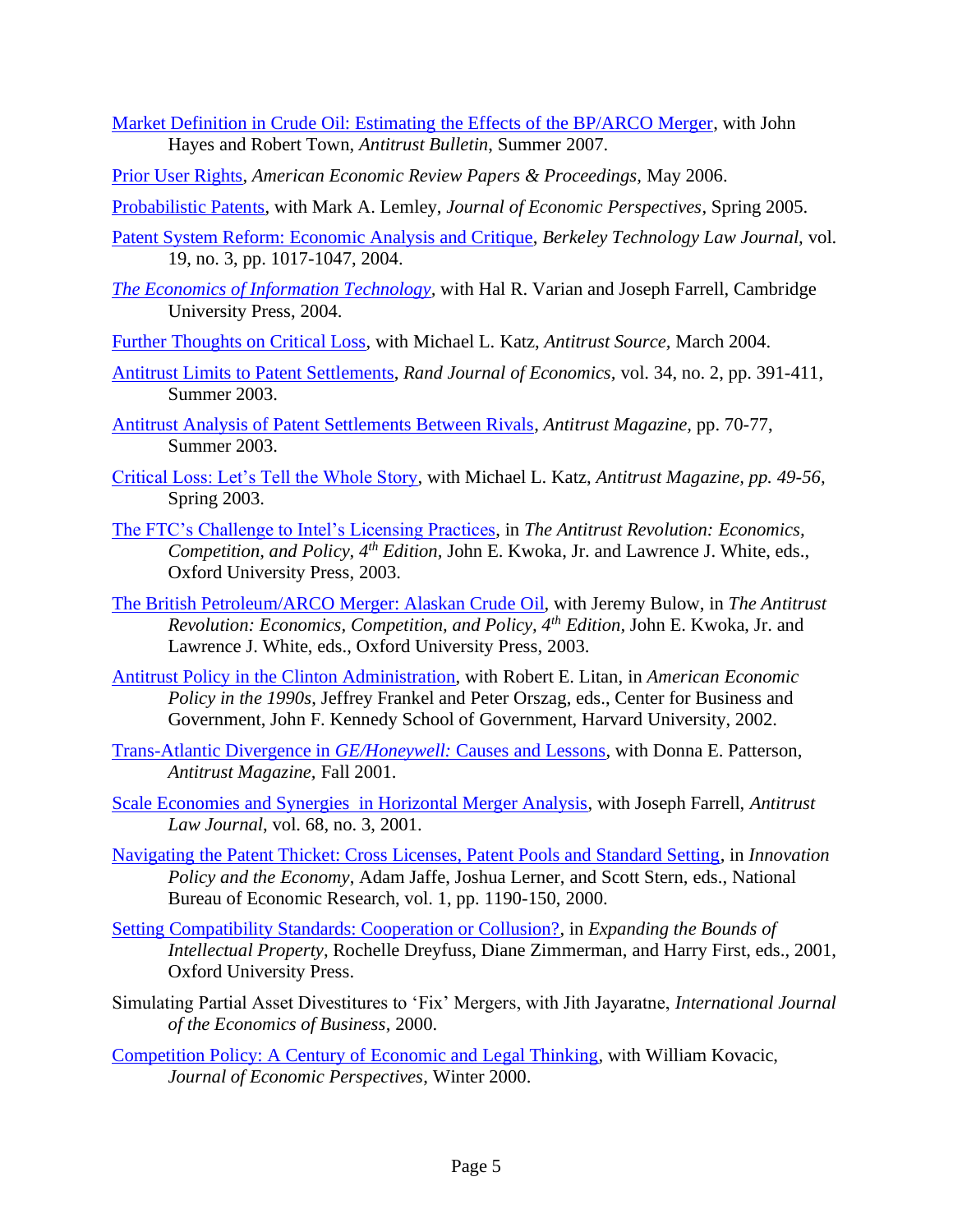- [Competition Policy in the Information Economy,](http://faculty.haas.berkeley.edu/shapiro/comppolicy.pdf) in *Competition Policy Analysis*, Einar Hope, ed., 2000, Routledge Studies in the Modern World Economy.
- *[Information Rules: A Strategic Guide to the Network Economy,](http://www.inforules.com/)* with Hal R. Varian, Harvard Business School Press, 1999.
- [Exclusivity in Network Industries,](http://faculty.haas.berkeley.edu/shapiro/exclusivity.pdf) *George Mason Law Review*, Spring 1999.
- [The Art of Standards Wars,](http://faculty.haas.berkeley.edu/shapiro/wars.pdf) with Hal R. Varian, *California Management Review*, Winter 1999.
- [Antitrust in Software Markets,](http://faculty.haas.berkeley.edu/shapiro/software.pdf) with Michael L. Katz, in *Competition, Innovation and the Microsoft Monopoly: Antitrust in the Digital Marketplace*, Jeffrey A. Eisenbach and Thomas M. Lenard, eds., 1999, Kluwer Academic Publishers.
- [Versioning: The Smart Way to Sell Information,](http://faculty.haas.berkeley.edu/shapiro/version.pdf) with Hal R. Varian, *Harvard Business Review*, November-December 1998.
- Unilateral Refusals to License Intellectual Property and International Competition Policy, with Richard J. Gilbert, in *Competition and Trade Policies*, Einar Hope and Per Maeleng, eds., 1998, Routledge.
- [Antitrust Issues in the Licensing of Intellectual Property: The Nine No-No's Meet the Nineties,](http://faculty.haas.berkeley.edu/shapiro/ninenono.pdf) with Richard J. Gilbert, *Brookings Papers on Economics: Microeconomics*, 1997.
- Crown-Jewel Provisions in Merger Consent Decrees, with Michael Sohn, *Antitrust Magazine*, 1997.
- Privacy, Self-Regulation, and Antitrust, with Joseph Kattan, in *Privacy and Self-Regulation in the Information Age*, National Telecommunications and Information Administration, U.S. Department of Commerce, 1997.
- Antitrust Policy: Towards a Post-Chicago Synthesis, *Jobs & Capital*, Winter 1997.
- An Economic Analysis of Unilateral Refusals to License Intellectual Property, with Richard J. Gilbert, *Proceedings of the National Academy of Sciences*, November 12, 1996.
- Re-Examining Dominance and Unlawful Exclusion Rules, *Antitrust Conference Report,* The Conference Board, 1996.
- [Antitrust in Network Industries,](http://www.usdoj.gov/atr/public/speeches/0593.htm) Antitrust Division, U.S. Department of Justice, March 1996.
- [Mergers with Differentiated Products,](http://faculty.haas.berkeley.edu/shapiro/diversion.pdf) *Antitrust*, Spring 1996. See also [http://www.usdoj.gov/atr/public/speeches/shapiro.spc.htm.](http://www.usdoj.gov/atr/public/speeches/shapiro.spc.htm)
- Aftermarkets and Consumer Welfare: Making Sense of *Kodak*, *Antitrust Law Journal*, Spring 1995.
- Systems Competition and Network Effects, with Michael L. Katz, *Journal of Economic Perspectives*, Spring 1994.
- Systems Competition and Aftermarkets: An Economic Analysis of *Kodak*, with David J. Teece, *Antitrust Bulletin*, Spring 1994.
- The Dynamics of Bandwagons, with Joseph Farrell, in *Problems of Coordination in Economic Activity*, James W. Friedman, ed., Kluwer Press, 1993.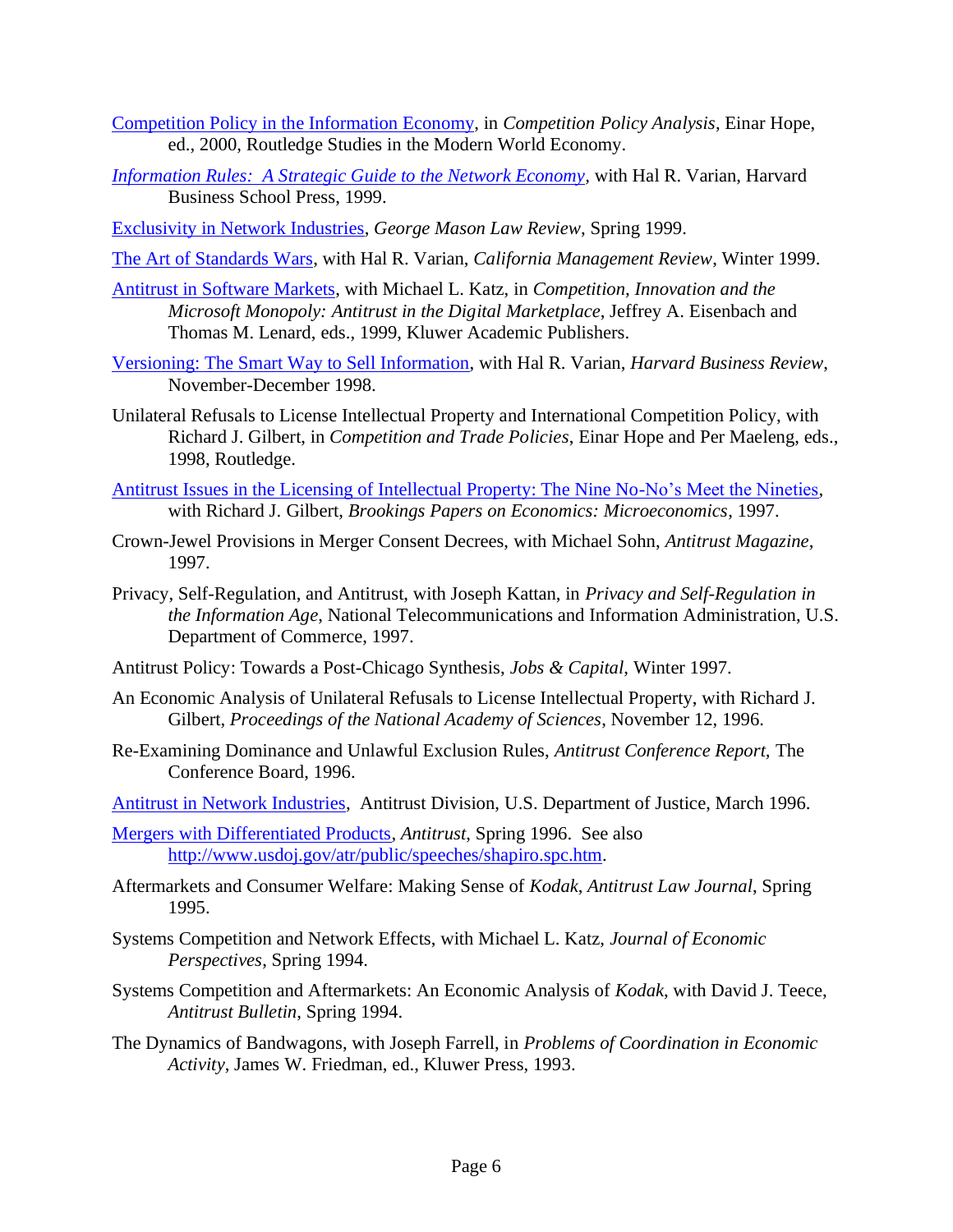- Standard Setting in High Definition Television, with Joseph Farrell, *Brookings Papers on Economic Activity: Microeconomics*, 1992.
- Product Introduction with Network Externalities, with Michael L. Katz, *Journal of Industrial Economics*, March 1992.
- Horizontal Mergers: Reply, with Joseph Farrell, *American Economic Review*, September 1991.
- Introduction to Liability Symposium, *Journal of Economic Perspectives*, Summer 1991.
- Economic Rationales for the Scope of Privatization, with Robert D. Willig, in *The Political Economy of Public Sector Reform and Privatization*, Ezra N. Suleiman and John Waterbury, eds., Westview Press, San Francisco, CA, 1990.
- On the Antitrust Treatment of Production Joint Ventures, with Robert D. Willig, *Journal of Economic Perspectives*, Summer 1990.
- Asset Ownership and Market Structure in Oligopoly, with Joseph Farrell, *Rand Journal of Economics*, Summer 1990.
- Optimal Patent Length and Breadth, with Richard Gilbert, *Rand Journal of Economics*, Spring 1990.
- Horizontal Mergers: An Equilibrium Analysis, with Joseph Farrell, *American Economic Review*, March 1990.
- Theories of Oligopoly Behavior, in *The Handbook of Industrial Organization*, R. Schmalensee and R.D. Willig (eds.), 1989.
- Market Power and Mergers in Durable Goods Industries: Comment, *Journal of Law and Economics*, 1989
- The Theory of Business Strategy, *Rand Journal of Economics*, Spring 1989.
- Optimal Contracts with Lock-In, with Joseph Farrell, *American Economic Review*, March 1989.
- Dynamic Competition with Switching Costs, with Joseph Farrell, *Rand Journal of Economics*, Spring 1988.
- Counterfeit-Product Trade, with Gene. M. Grossman, *American Economic Review*, March 1988.
- Foreign Counterfeiting of Status Goods, with Gene. M. Grossman, *Quarterly Journal of Economics*, February 1988.
- Dynamic R&D Competition, with Gene M. Grossman, *Economic Journal*, June 1987.
- R&D Rivalry with Licensing or Imitation, with Michael L. Katz, *American Economic Review*, June 1987.
- Optimal Dynamic R&D Programs, with Gene M. Grossman, *Rand Journal of Economics*, Winter 1986.
- Product Compatibility Choice in a Market with Technological Progress, with Michael L. Katz, *Oxford Economic Papers*, Special Issue on the New Industrial Economics, November 1986.
- Investment, Moral Hazard, and Occupational Licensing, *Review of Economic Studies*, October 1986.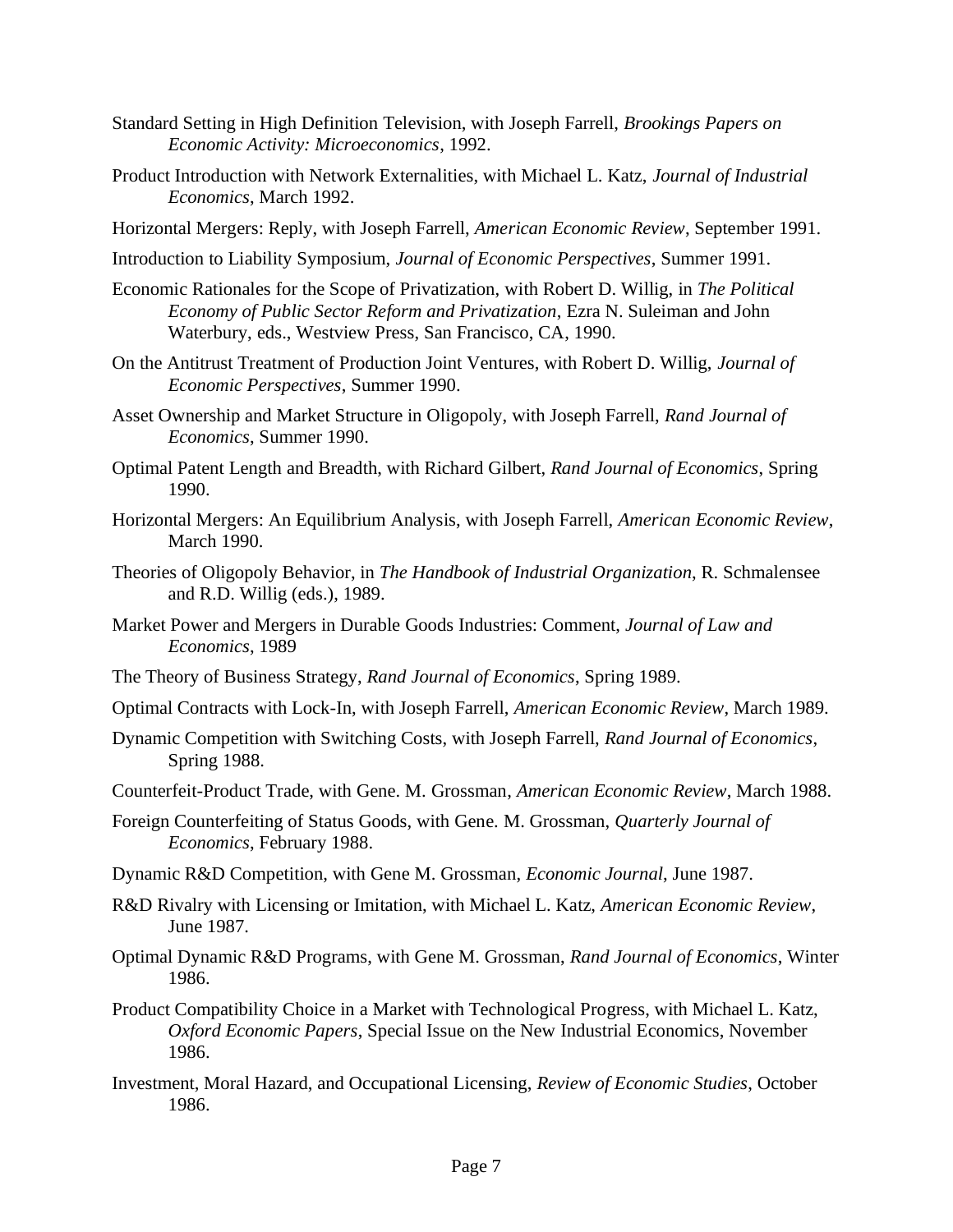- How to License Intangible Property, with Michael L. Katz, *Quarterly Journal of Economics*, August 1986.
- Research Joint Ventures: An Antitrust Analysis, with Gene M. Grossman, *Journal of Law Economics and Organization*, Fall 1986.
- Consumer Shopping Behavior in the Retail Coffee Market, with Michael L. Katz, in *Empirical Approaches to Consumer Protection*, Pauline M. Ippolito and David T. Scheffman, eds., Federal Trade Commission, 1986.
- Technology Adoption in the Presence of Network Externalities, with Michael L. Katz, *Journal of Political Economy*, August 1986.
- Entry Dynamics with Mixed Strategies, with Avinash K. Dixit, in *The Economics of Strategic Planning*, L.G. Thomas, ed., Lexington Press, 1986.
- Exchange of Cost Information in Oligopoly, *Review of Economic Studies*, July 1986.
- InterLATA Capacity Growth and Market Competition, with Robert D. Willig, in *Telecommunications and Equity: Policy Research Issues*, Proceedings of the Thirteenth Annual Telecommunications Policy Research Conference, James Miller, ed., North Holland, 1986.
- Can Unemployment be Involuntary? Reply, with Joseph E. Stiglitz, *American Economic Review*, December 1985.
- On the Licensing of Innovations, with Michael L. Katz, *Rand Journal of Economics*, Winter 1985.
- Normative Issues Raised by International Trade in Technology Services, with Gene M. Grossman, in *Trade and Investment in Service: Canada/U.S. Perspectives*, R.M. Stern (ed.), Ontario Economic Council, 1985.
- Equilibrium Unemployment as a Worker Discipline Device: Reply, with Joseph E. Stiglitz, *American Economic Review*, September 1985.
- Advances in Supervision Technology and Economic Welfare: A General Equilibrium Analysis, with Janusz Ordover, *Journal of Public Economics*, December 1984.
- The General Motors-Toyota Joint Venture: An Economic Assessment, with Janusz A. Ordover, *Wayne Law Journal*, Summer 1985.
- Network Externalities, Competition, and Compatibility, with Michael L. Katz, *American Economic Review*, June 1985.
- Patent Licensing and R&D Rivalry, *American Economic Review Papers and Proceedings*, May 1985.
- Equilibrium Unemployment as a Worker Discipline Device, with Joseph E. Stiglitz, *American Economic Review*, June 1984.
- Informative Advertising with Differentiated Products, with Gene M. Grossman, *Review of Economic Studies*, January 1984.
- Premiums for High Quality Products as Returns to Reputation, *Quarterly Journal of Economics*, November 1983.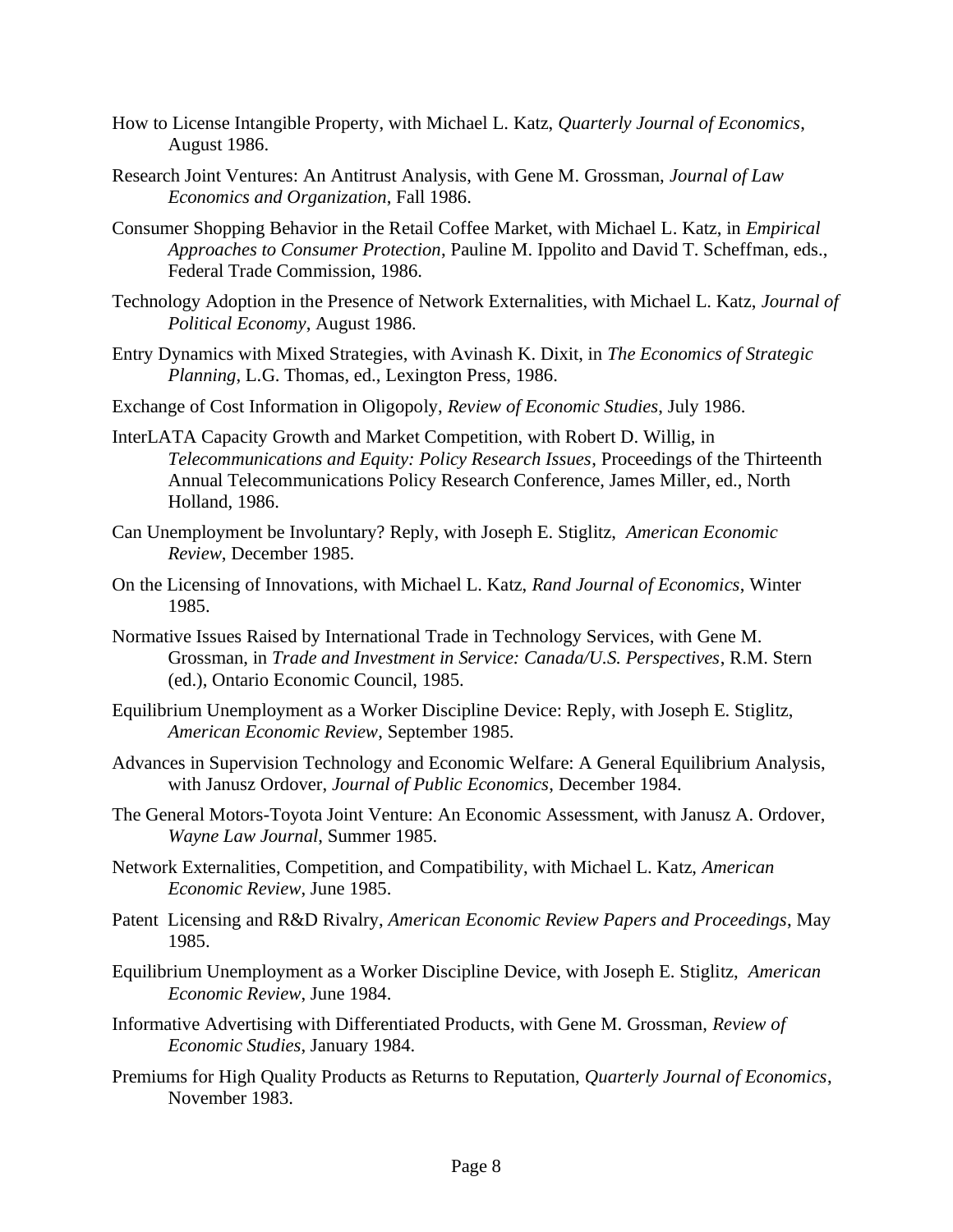- Consumer Protection in the United States, *Zeitscrift für die gesamte Staatswissenschaft*, *Journal of Institutional and Theoretical Economics*, October 1983.
- A Theory of Factor Mobility, with Gene M. Grossman, *Journal of Political Economy*, October 1982.
- Optimal Pricing of Experience Goods, *Bell Journal of Economics*, Autumn 1983.
- Consumer Information, Product Quality, and Seller Reputation, *Bell Journal of Economics*, Spring 1982.

Advertising and Welfare: Comment, *Bell Journal of Economics*, Autumn 1980.

## **Working Papers, Research Memoranda, Work in Progress**

[Property Rules vs. Liability Rules for Patent Infringement,](http://faculty.haas.berkeley.edu/shapiro/propvsliab.pdf) January 2017.

- [Unilateral Effects Analysis After](http://faculty.haas.berkeley.edu/shapiro/oracle.pdf) *Oracle,* Roundtable Discussion (multiple participants), *Antitrust Magazine,* Spring 2005.
- [The Role of Innovation in Competitive Analysis,](http://faculty.haas.berkeley.edu/shapiro/showcase.pdf) Chair's Showcase Program (multiple participants), *Antitrust Source,* July 2005.
- [Linux Adoption in the Public Sector: An Economic Analysis,](http://faculty.haas.berkeley.edu/shapiro/linux.pdf) 2003, with Hal R. Varian.
- [Competition Policy and Innovation,](http://faculty.haas.berkeley.edu/shapiro/oecd.pdf) Prepared for the Directorate for Science, Technology, and Industry, OECD, STI Working Paper No. 2002/11, April 2002, [www.oecd.org/sti.](http://www.oecd.org/sti)
- U.S. Government Information Policy, with Hal R. Varian, prepared for the Office of the Assistant Secretary of Defense (Command, Control, Communications and Intelligence), U.S. Department of Defense, August 1997.
- *Economic Models of Counterfeiting*, with Gene M. Grossman, Report to the U.S. Department of Labor, International Labor Affairs Bureau, January 1988.

## **Book Reviews**

- Review of *Bandwagon Effects in High-Technology Industries* by Jeffrey H. Rohlfs, in the *Journal of Economics*, 2003.
- Review of *Will E-Commerce Erode Liberty? Review of Code and Other Laws of Cyberspace*, by Lawrence Lessig, in *Harvard Business Review*, May/June 2000.
- Review of *Sunk Costs and Market Structure: Price Competition, Advertising, and the Evolution of Concentration*, by John Sutton, in the Journal of Economic Literature, 1993.
- Review of *Controlling Industrial Pollution: The Economics and Politics of Clean Air*, by Robert W. Crandall, in the *Journal of Economic Literature*, June 1984, pp. 625-627.

## **Other Professional Activities**

Member, MIT Economics Department Visiting Committee, 2020 – present.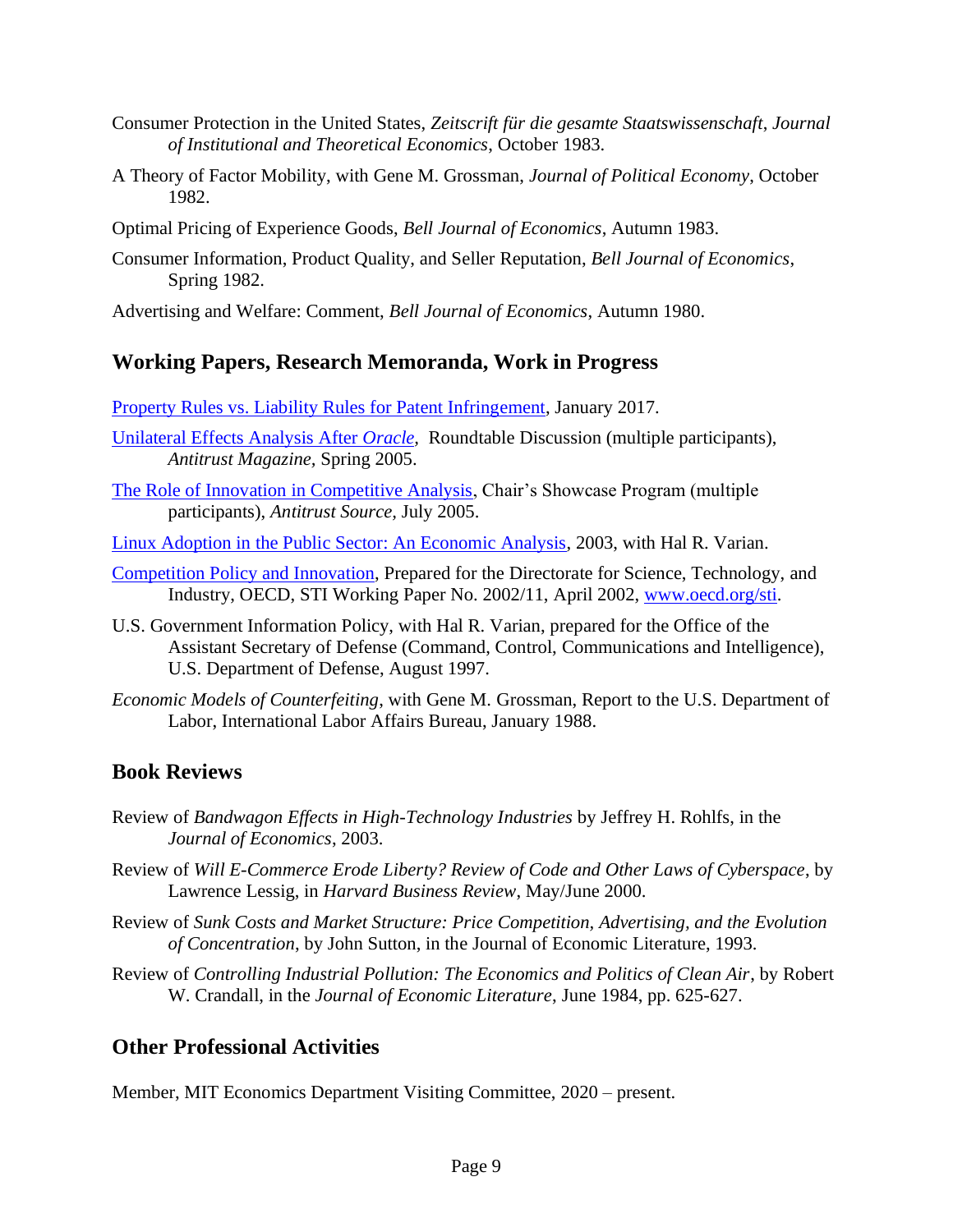- Member, Long Range Planning Committee, Antitrust Section, American Bar Association, 2015- 2016.
- Member, Foreign Investment, Sectoral Review, and Trade Policy Task Force, Antitrust Section, American Bar Association, 2013- 2015.
- Member, Academic Research Council, Housing Finance Center, Urban Institute, 2013 present
- Member, Budget and Interdepartmental Relations Committee, Berkeley Division of the Academic Senate, University of California, 2004-2007.
- Member, University of California, Committee on Academic Personnel, 2006-2008.
- Member, Economic Evidence Task Force, Antitrust Section, American Bar Association, 2005- 2006.
- Member, Program Committee, American Economic Association Annual Meetings, 2006.
- Member, Market Surveillance Committee, California Independent System Operator, 1997-2000, see [http://www.caiso.com/.](http://www.caiso.com/)
- Member, Advisory Board, *Journal of Economic Perspectives*, 1999-2002.
- Member, Advisory Board, *Antitrust and Regulation Abstracts*, 1998-2002.
- Member, Advisory Board, *Journal of Network Industries*, 1999-2001.
- Vice-Chair, Economics Committee, Antitrust Section, American Bar Association, 1995 - 1998.
- Editor, *Journal of Economic Perspectives*, 1993 1995.
- President, Industrial Organization Society, 1995 1996.
- Member, Defense Science Board Task Force on Antitrust Aspects of Defense Industry Consolidation, U.S. Department of Defense, 1993 - 1994.
- Co-Editor, *Journal of Economic Perspectives*, 1986 1993.
- Associate Editor, *Quarterly Journal of Economics*, 1984 1987.
- Associate Editor *Rand Journal of Economics*, 1984 1986.
- Director, John M. Olin Program for the Study of Economic Organization and Public Policy, Princeton University, 1988 - 1989
- Associate Director, John M. Olin Program for the Study of Economic Organization and Public Policy, Princeton University, 1987 - 1988.

#### **Honors, Fellowships, and Research Grants**

Fellow of the Econometric Society, 2020

Economist of the Year, Global Competition Review, 2017

Susan Bies Lecture on Economics and Public Policy, Northwestern University, 2015.

Distinguished Fellow, Industrial Organization Society, 2013.